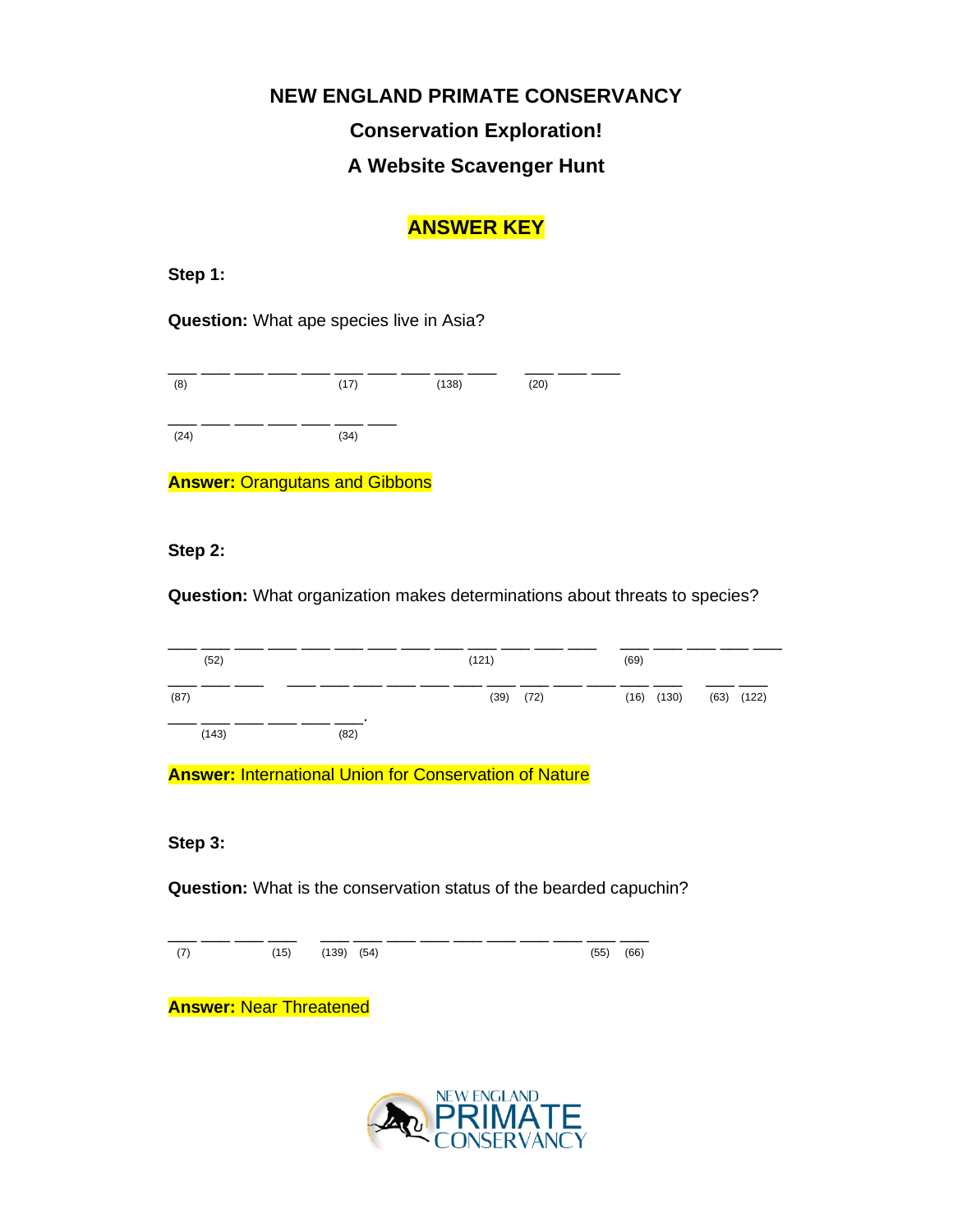**Step 4:** 

**Question:** 69% of primate species and subspecies are threatened by what?

\_\_\_ \_\_\_ \_\_\_ \_\_\_ \_\_\_ \_\_\_ \_\_\_ \_\_\_ \_\_\_ \_\_\_ (108) (50) (131)

**Answer: Extinction** 

**Question:** The IUCN classifies 49% of primates as what?

**Answer:** Critically Endangered or Endangered

**Step 5:** 

**Question:** According to the video, what is the easiest way to positively impact our environment?



**Answer:** Modifying your dietary choices

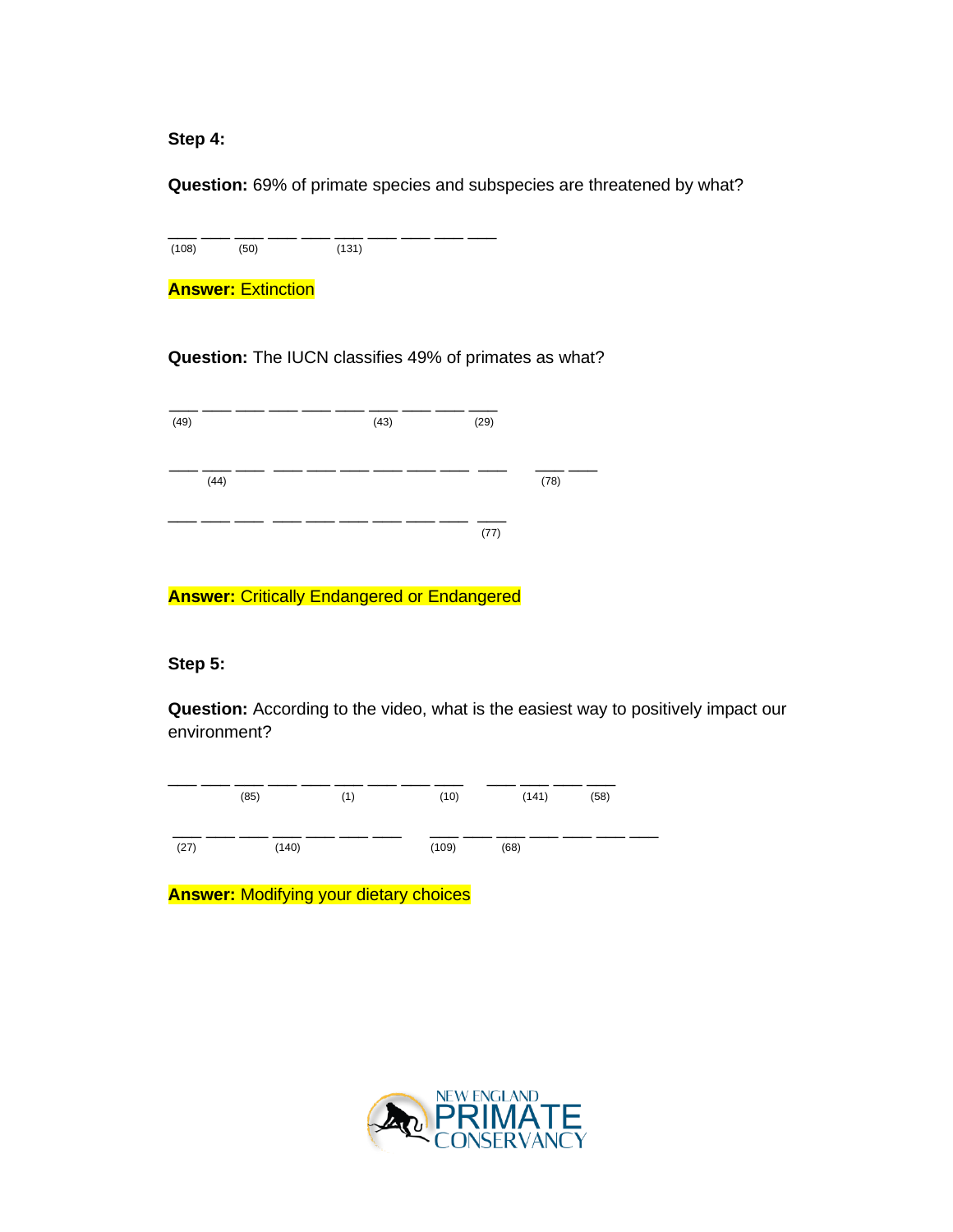#### **Step 6:**

**Question:** What greenhouse gas is released into the atmosphere when cows burp?

\_\_\_\_ \_\_\_ \_\_\_ \_\_\_ \_\_\_ \_\_\_ \_\_\_ \_\_\_  $(142)$   $(13)$   $(84)$   $(41)$ 

**Answer:** Methane

**Question:** 80% of Indonesian forests have been destroyed to clear land for what type of plantation?

\_\_\_ \_\_\_ \_\_\_ \_\_\_ \_\_\_ \_\_\_ \_\_\_ (47) (25) (110)

**Answer:** Palm oil

**Question:** Instead of visiting zoos, you can go outside and observe what?

\_\_\_ \_\_\_ \_\_\_ \_\_\_ \_\_\_ \_\_\_ \_\_\_ \_\_\_ \_\_\_ \_\_\_ \_\_\_ \_\_\_ \_\_\_ (59) (4) (80) (113) (22) (127) **Answer:** Local wildlife

**Step 7:**

**Question:** Less demand for exotic pets reduces what two harmful practices?



**Answer:** Wildlife Poaching and Trafficking

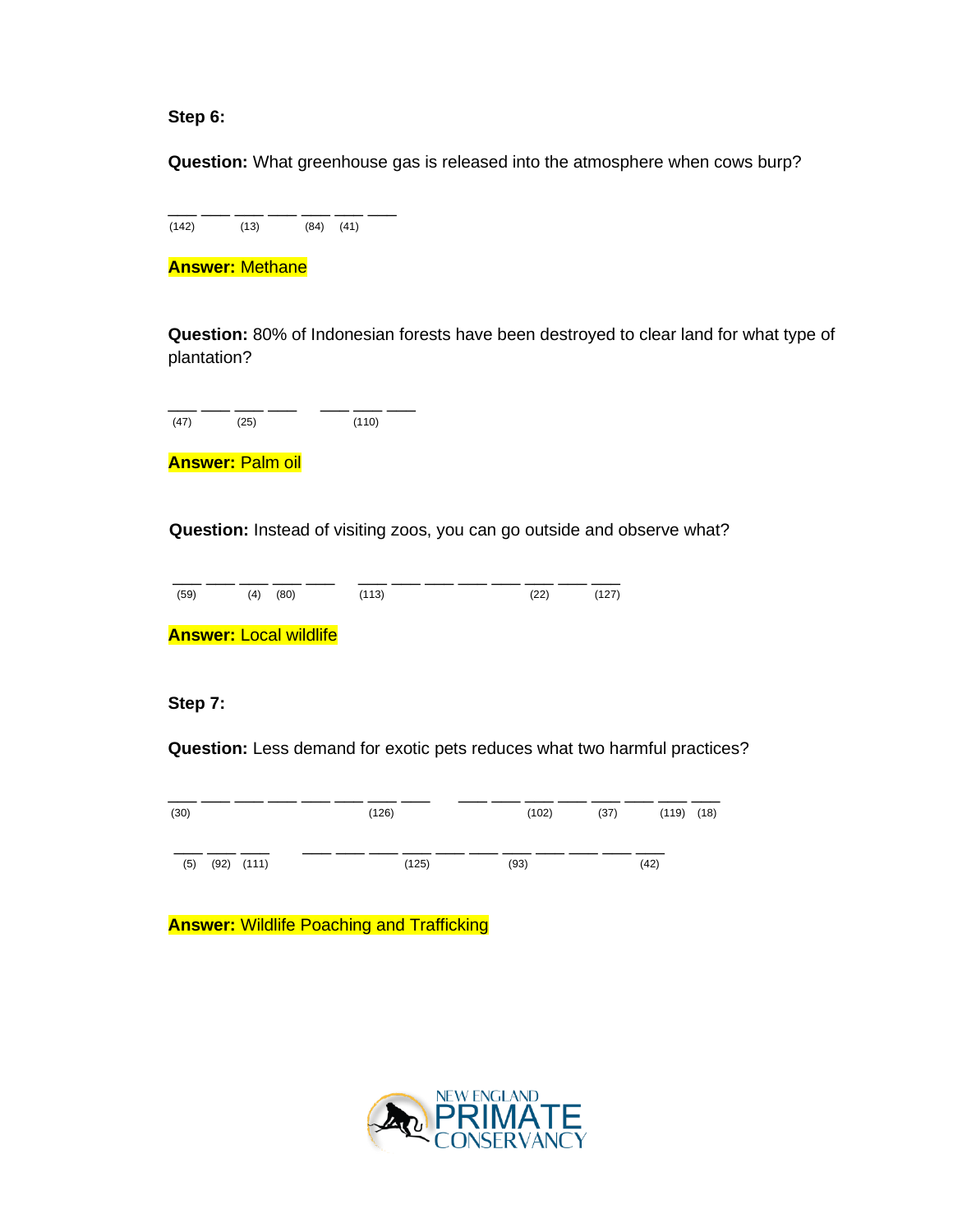#### **Step 8:**

**Question:** You should encourage your friends and family members to stop sharing videos of what?

| $(99)$ $(12)$ | $(11)$ $(53)$ |  |
|---------------|---------------|--|
|               |               |  |

# **Answer:** Exotic pets

**Question:** You can write a Letter to the Editor to your local newspaper to educate your community about the importance of protecting what?

| (56)                          | (107) | $(31)$ $(112)$ | (137) | (97) | $(105)$ $(14)$ | (124) |
|-------------------------------|-------|----------------|-------|------|----------------|-------|
| $(114)$ $(61)$ $(118)$ $(32)$ |       |                |       |      |                |       |

**Answer:** Wildlife and their habitats

### **Question:** Legislators represent what?



**Answer:** You and your interests

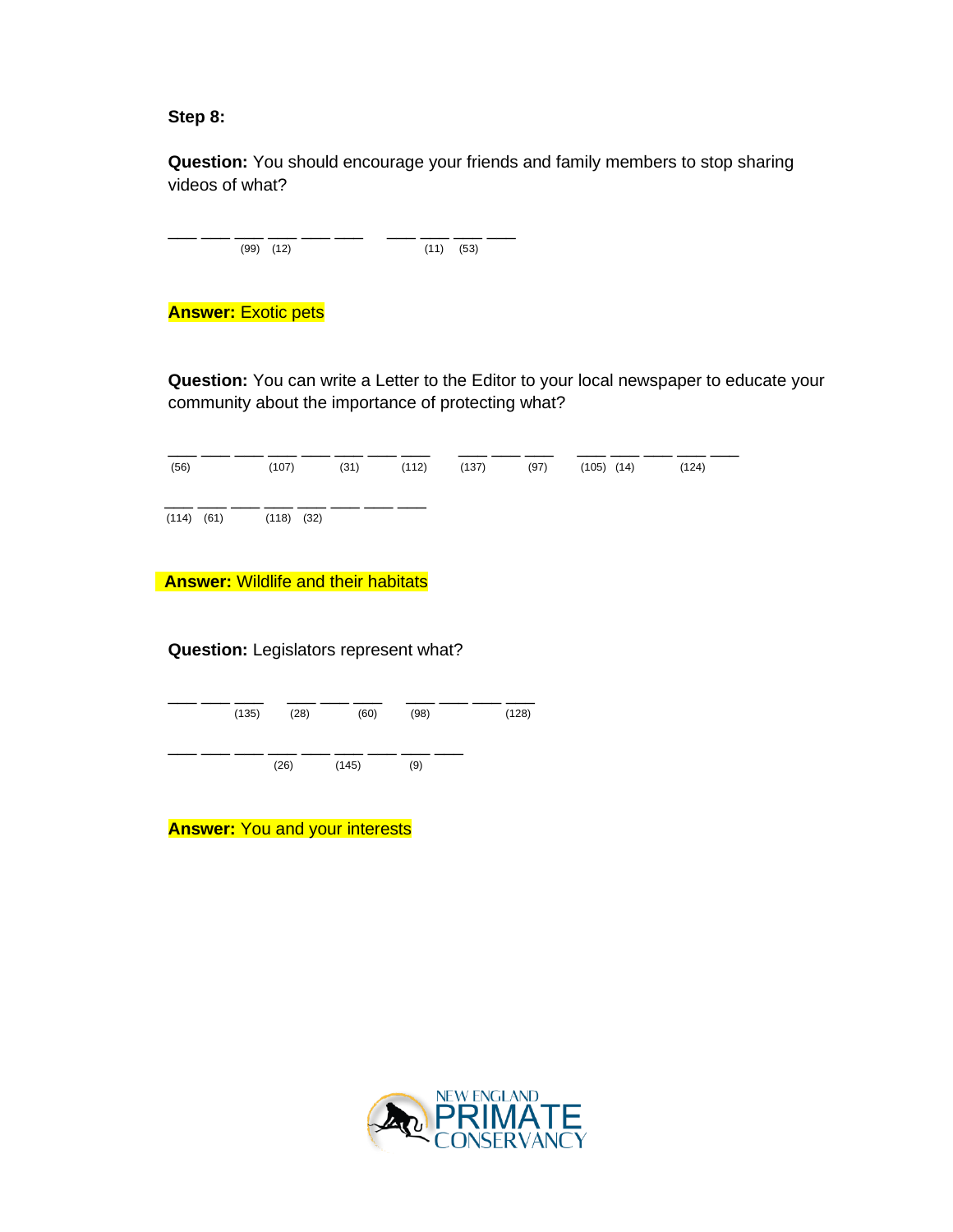#### **Step 9:**

**Question:** The video describes 3 simple choices that you can make to help animals and the environment in your community. What is the third choice listed in the video?

| (129) | $(115)$ $(33)$ $(95)$ $(46)$ |  |  | (96) | (134) | (36) |  |
|-------|------------------------------|--|--|------|-------|------|--|
|       | (103)                        |  |  |      |       |      |  |

**Answer:** Be a champion of the environment

#### **Step 10:**

**Question:** What is an awesome way to raise money for organizations devoted to conservation and animal protection?

\_\_\_ \_\_\_ \_\_\_ \_\_\_ \_\_\_ \_\_\_ \_\_\_ \_\_\_ \_\_\_ \_\_\_ \_\_\_ (3) (89) (90) (21)

**Answer:** Fundraisers

**Question:** Where should you adopt your pets from?

\_\_\_ \_\_\_ \_\_\_ \_\_\_ \_\_\_ \_\_\_ \_\_\_ \_\_\_ \_\_\_ \_\_\_ \_\_\_ \_\_\_ \_\_\_ \_\_\_ \_\_\_ \_\_\_ \_\_\_ \_\_\_ (62) (83) (100) (6) (19)

**Answer:** Rescues and shelters

**Question:** You should do what to your appliances when they are not in use?

\_\_\_\_ \_\_\_ \_\_\_ \_\_\_ \_\_\_ \_\_\_ \_\_\_ \_\_\_ (65) (35)

**Answer:** Unplug

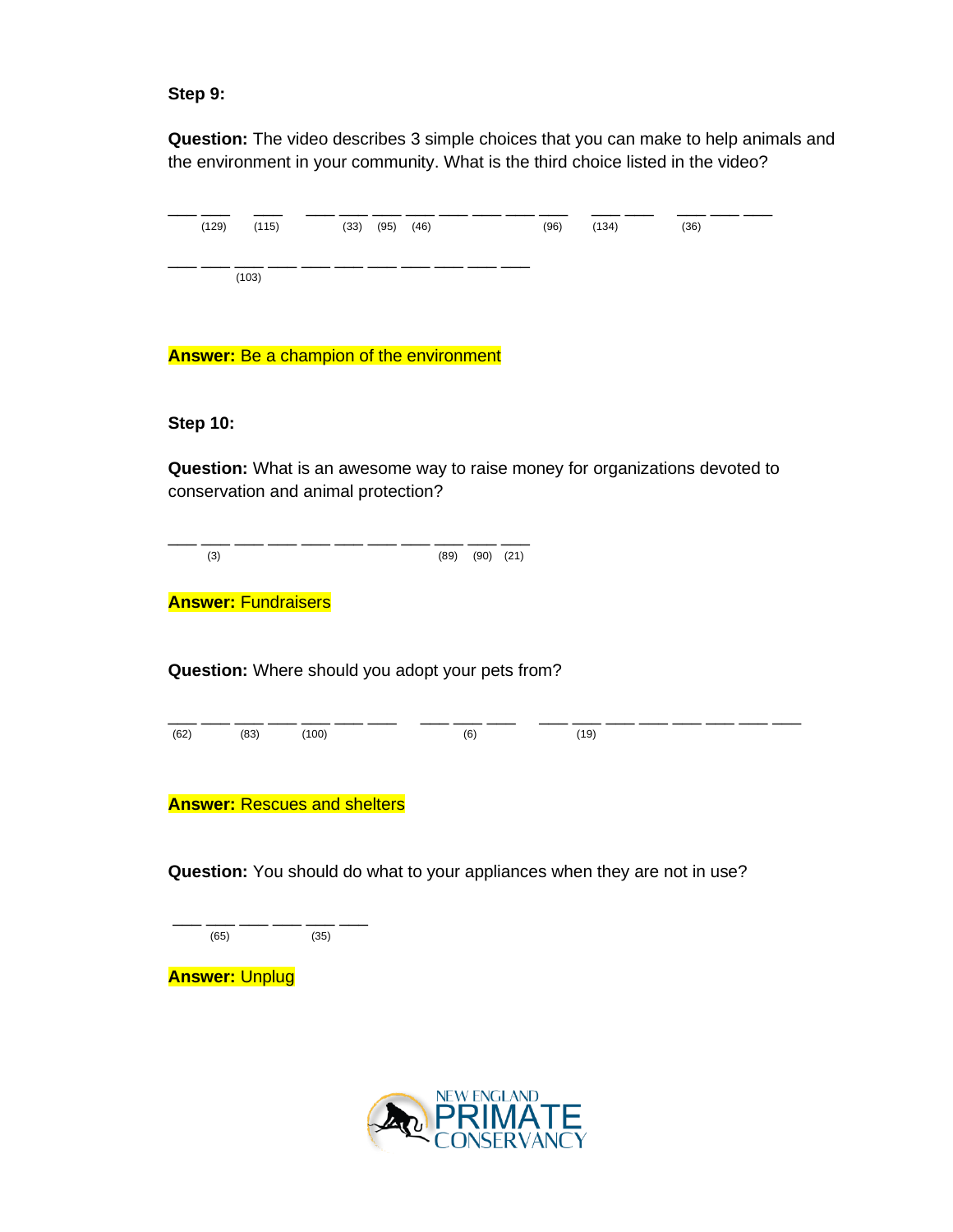# **Step 11:**

Question: Which monkey is one of the world's 25 most endangered primate species?

|       |       |       | $\,$ |       |       |
|-------|-------|-------|------|-------|-------|
| (116) | (144) |       | (64) | (106) | (123) |
|       |       |       |      |       |       |
|       |       |       |      |       |       |
| (2)   |       | (133) |      |       |       |
|       |       |       |      |       |       |

**Answer:** Tonkin Snub-nosed monkey

#### **Step 12:**

**Question:** What is the heart of animal protection?

\_\_\_ \_\_\_ \_\_\_ \_\_\_ \_\_\_ \_\_\_ \_\_\_ \_\_\_ \_\_\_ (76) (48) (23)

**Answer:** Education

**Step 13:**

**Question:** What species of primate is sometimes called an owl-faced guenon, due to it having large eyes and a round face?

\_\_\_ \_\_\_ \_\_\_ \_\_\_ \_\_\_ \_\_\_ ' \_\_\_ \_\_\_ \_\_\_ \_\_\_ \_\_\_ \_\_\_ \_\_\_  $(101)$  (67) (81)

**Answer:** Hamlyn's monkey

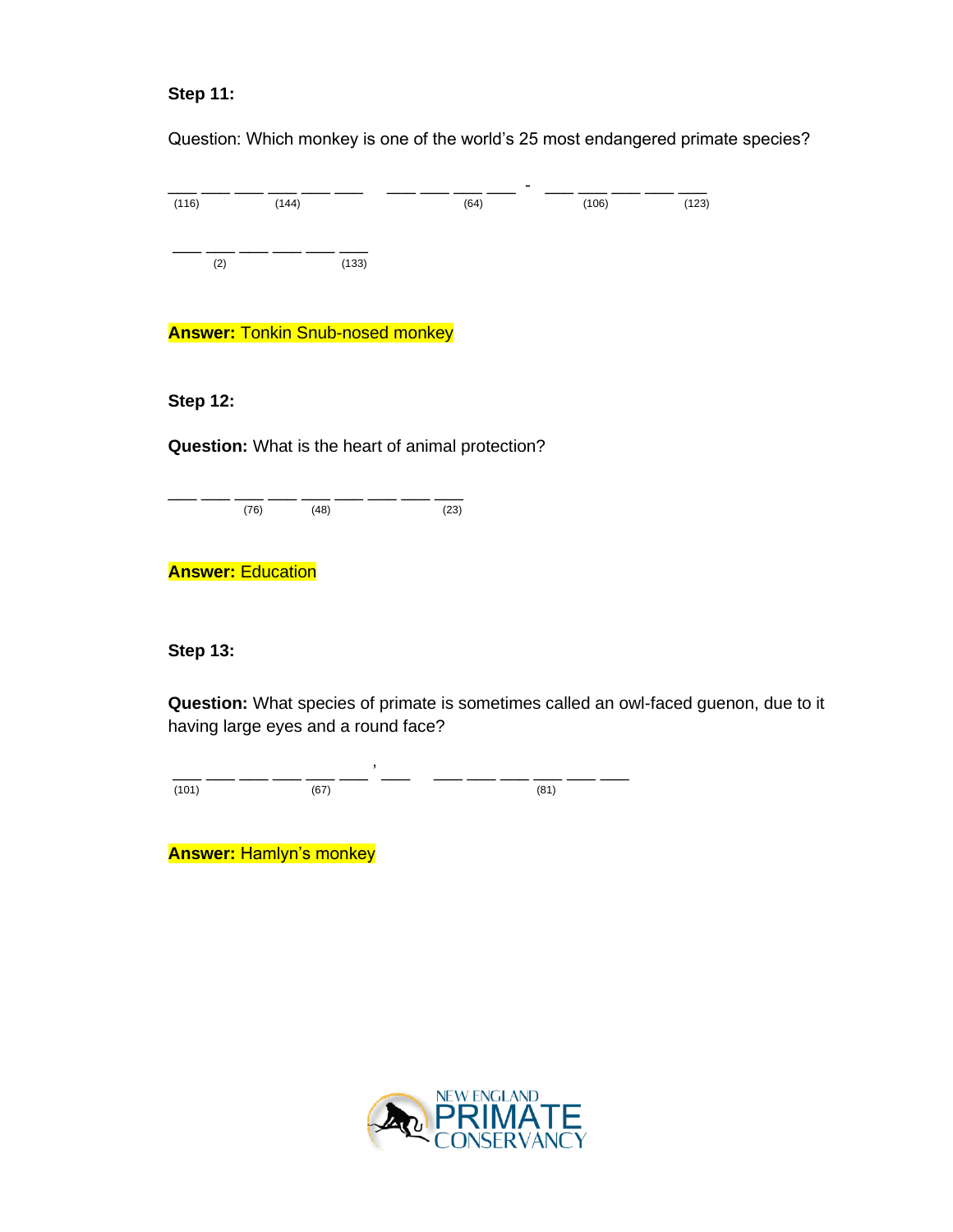## **Step 14:**

Question: Not including birds, rats, and mice that are bred for research, the Animal Welfare Act only protects what?

|       | $\overline{\phantom{a}}$ |      |      |
|-------|--------------------------|------|------|
| (136) | (79)                     | (75) | (45) |
|       |                          |      |      |

**Answer:** warm-blooded species

#### **Step 15:**

**Question:** What statement is written at the bottom of every page on the New England Primate Conservancy website?



**Answer:** If we're kind to animals, we're more likely to be kind to one another

Congratulations! You have completed the conservation exploration scavenger hunt.